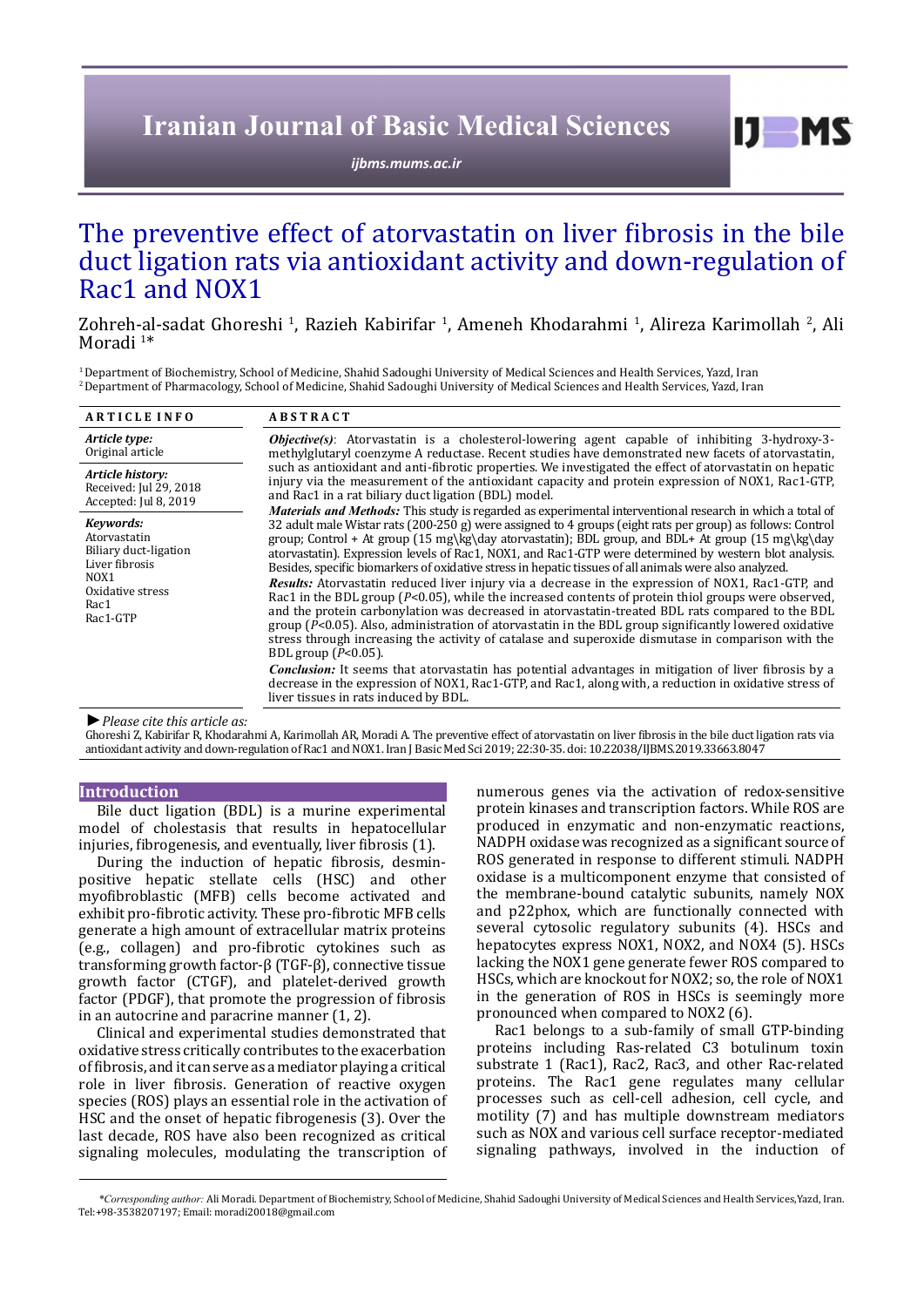proinflammatory responses. Numerous stimuli including growth factors, cytokines, and mechanical/oxidative stress, contribute to the induction of the activation of Rac1, as well as the creation of the Rac1-GTP protein (an activated form of Rac1). It has been reported that translocation of Rac1-GTP into the membrane-bound cytochrome complex could induce production of both enzymatically active proteins, namely NOX1 and NOX2 (8). These data propose that the activated form of the Rac1 protein could be a vital mediator in the causation of fibrosis and hepatic accumulation of MF-HSC (7).

Statins, as 3-hydroxy-3-methylglutaryl coenzyme A reductase inhibitors, have attracted much attention for their pleiotropic effects. Several lines of evidence indicate that statins exhibit chemopreventive potential against various types of malignancies, including hepatocellular carcinoma. Statins restrain cell growth, reduce proteolysis, and hinder the metastasis process. They also exert potent anti-angiogenic, anti-proliferative, pro-apoptotic, and immunomodulatory potentials. In animal models, statins prevent the activation of hepatic myofibroblasts, induce the apoptosis process, and limit the proliferation of HSCs and production of collagens produced by HSCs (9). Studies have shown that atorvastatin therapy has advantageous consequences on the redox status in rats (10). The attenuation of oxidative stress is one of the proposed pleiotropic effects of statins. Atorvastatin lowers the production of vascular ROS independent of diminishing the cholesterol contents. The impact of atorvastatin on pathology and oxidative stress has been addressed in our previous study (11). Statins not only reduce the generation of ROS but also increase the synthesis of vascular nitric oxide.

Furthermore, some members of the statin family and their metabolites can scavenge the free radical agents within the cells (12). Considering the antioxidant potential of atorvastatin and the impact of the expression of NOX1 and Rac1 on oxidative stress and hepatic fibrogenesis, in this study, we attempted to assess whether the use of atorvastatin affects the expression of NOX1, Rac1-GTP, and Rac1 in BDL-induced cholestasis in rats. For this purpose, we analyzed the markers of oxidative stress and the protein expression of Rac1, Rac1-GTP, and NOX1, which are all involved in the liver fibrogenesis pathways in BDL rats.

# **Materials and Methods**

#### *Animal procedure and experimental design*

This study is classified as an experimental interventional study. Adult male Wistar rats (200-250 g) were procured from the Pasteur Institute, Karaj, Iran. The animals were housed in an air-conditioned room with a 12-hr dark/12-hr light cycle at 25°C, while they had free access to standard murine food and tap water. The experimental protocols of the current research were corroborated by the local Ethics Committee of Shahid Sadoughi University of Medical Sciences. A total of 32 rats were randomly allocated into 2 groups: Control groups and BDL groups. Each group was also assigned into two sub-groups for the treatment with either 15 mg/kg/day atorvastatin (Sigma-Aldrich, St. Louis, MO, USA) dissolved in 5% carboxymethyl cellulose (CMC) (2) or the same  $v/w$  of 5% CMC was administered to animals through oral gavage from the day post-surgery

for 28 days (every day).

The induction of BDL was performed according to the protocols of our previous study (13). Briefly, general anesthesia was carried out by the intraperitoneal injection of ketamine (90 mg/kg) and xylazine (10 mg/kg). Under the sterile condition, the common bile duct was exposed by making an incision in the midline abdominal region of the animals. Afterward, ligation was implemented in two areas using a silk thread and transected between the ligatures (14) Then, cefazolin was employed for the prevention of infection in rats.

After four weeks, blood specimens were obtained by the heart puncture under deep anesthesia. The collected samples were then centrifuged at 3000 g for 15 min to isolate sera for further experiments. Hepatic tissues were stored at -70˚C to make tissue homogenates for the assessment of oxidative stress parameters and the western blot analysis of NOX1, Rac1-GTP, and Rac1.

#### *Evaluation of thiol groups in liver tissue*

 5, 5′ -dithiobis (2-nitrobenzoic acid) or DTNB, also called Ellman's reagent, is used for the determination of free thiol groups in biological samples. The assay is primarily based on the reaction of the thiol groups with 2-nitrobenzoic acid to produce a disulfide compound and 2-nitro-5-thiobenzoic acid (TNB), which is measured by recording the absorbance of the anion (TNB2-) at 412 nm (15). The analysis of free thiol groups was also examined by the addition of 50 µl Tris, 25 µl DTNB, and 420 µl water (495 µl was applied as a blank) and  $5 \mu l$  of the sample (final volume =  $500 \mu$ µl). The resultant solution was mildly agitated using a pipette. The samples were poured in the cuvette, placed into a UV-Vis spectrophotometer, and the optical density (OD) of each sample was recorded at the wavelength of 412 nm. The absorbance was measured for each tissue homogenate, and then the values were expressed as nmol/mg protein.

### *Measurement of protein carbonylation in liver tissues of rats*

Liver tissue homogenates were treated with 10 mM 2,4 dinitrophenylhydrazine and 2.5 N HCl at room temperature in a dark place for 1 hour. Then, the mixture was treated with 20% trichloroacetic acid and centrifuged. The resultant pellets were rinsed three times with a combination of 99% ethanol and ethyl- acetate at a ratio of 1:1 ( $v/v$ ). Afterward, the precipitated proteins were dissolved in 6 M guanidine hydrochloride, and their concentration was quantified at the wavelength of 355 nm. The obtained values were expressed as nmol/ mg protein.

#### *Assessment of catalase activity in liver tissues*

The activity of catalase was evaluated by a technique introduced by Beers *et al*. and Sizer *et al*. (16, 17) in which the decomposition of peroxide is recorded at 240 nm using a spectrophotometer. The sample mixture was prepared in a final volume of 3 ml containing 0.05 M potassium phosphate (pH= 7.4), 0.020 M hydrogen peroxide, and 0.05 ml of liver tissue homogenates (0.05 ml). A reduction in the absorbance of specimens was detected at the wavelength of 240 nm for 3 min. A decline in the rate of the absorbance per min was calculated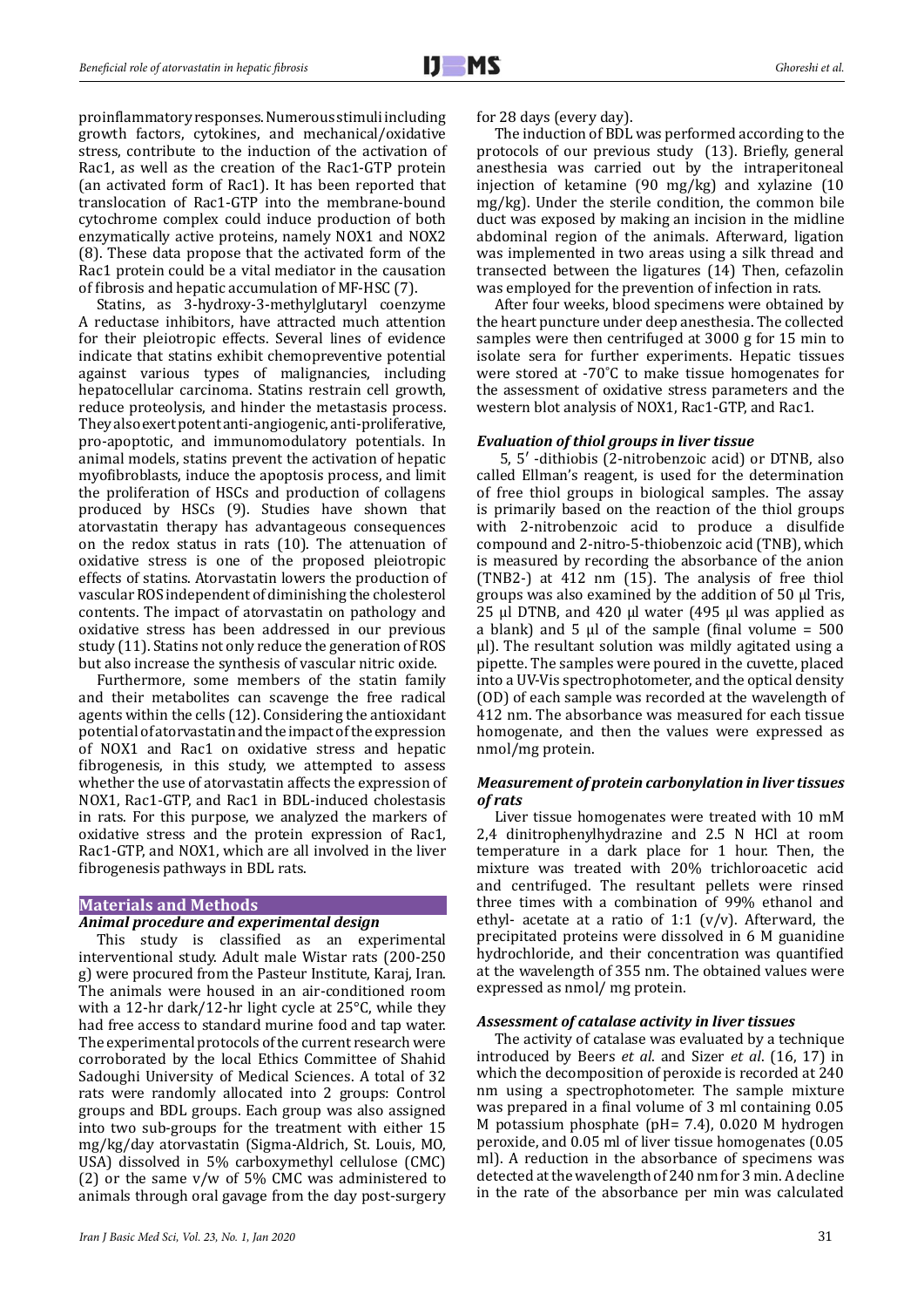based on the initial linear portion of the curve. The extinction coefficient of 0.0394 cm-1M-1 was employed to estimate the enzyme activity. The activity of catalase was defined when one unit of the enzyme decomposed one mole of H202 per minute (at 25 ° C and pH 7.0), and the final values were presented in IU/mg protein.

### *The activity of SOD enzyme in liver tissues*

The measurement of superoxide dismutase (SOD) activity is empirically established on inhibiting the reduction of nitro blue tetrazolium (NBT). In the presence of  $O<sub>2</sub>$  and methionine (as an electron donor), riboflavin is capable of producing superoxide anions, considered the base of SOD assay. The reduction of NBT molecule via superoxide radicals to blue-colored formazan was read at a wavelength of 560 nm, as previously reported in a method by Fridovich and Beauchamp (18).

In this assay, the reaction mixture that contained 1.9 ml phosphate buffer (pH 7.8),  $1.17 \times 10^{-6}$  M riboflavin,  $16.8 \times 10^{-5}$  M NBT, 10-2 M methionine, and tissue homogenates was prepared and proportionally diluted in a total volume of 3 ml. The absorbance of specimens was read at 560 nm for 5 min. The rate of increment in the absorbance per min was calculated based on the initial linear portion of the curve. The extinction coefficient of  $0.00436$  cm<sup>-1</sup>mol<sup>-1</sup> was applied for the estimation of the enzyme activity, and the values were expressed as IU/mg protein.

#### *Western blot analysis*

The protein contents of hepatocytes were extracted by homogenizing liver tissue samples (30 mg) in phosphate-buffered saline [100 mM Tris–HCl, 0.1% SDS, 150 mM NaCl, and 1% NP-40 (pH 7.4) with protease inhibitor cocktail, 1:100; Sigma, St Louis, MO, USA] by incubation of the samples on ice for 30 min and centrifugation at 15000 g (4 ° C, 30 min). Protein concentrations were evaluated in the supernatants via the Bradford assay. The extracted proteins (100 µg) were electrophoretically separated on a 12% SDS-polyacrylamide gel and then transferred onto a

nitrocellulose membrane. Afterward, the membrane was blocked with 3% non-fat dried milk in Tris-buffered saline, pH 7.4, with 0.05% Tween-20 (TBS/T) for 2 hr and treated with rabbit polyclonal anti-NOX1, mouse monoclonal anti-Rac1-GTP, rabbit primary monoclonal antibody against Rac1, and rabbit polyclonal anti-β actin as an internal control at 4 ° C overnight. Concerning the source of primary antibodies utilized in this research, the membrane was treated with goat anti-rabbit/ anti-mouse IgG-horseradish peroxidase-conjugated antibodies (1:4000), as secondary antibodies, for 45 min. The size of protein bands predicted for Rac1-GTP (~22 kDa), Rac1 (21 kDa), NOX1 (71 kDa), and β-actin (42 kDa) were examined using a protein marker. The antibody-bound bands were detected by the enhanced chemiluminescence reagent (ECL) using a ChemiDoc system (Syngene GBOX, 680X) and densitometrically semi-quantified by the Quantity GeneTools software (SynGene, V4.1).

# *Statistical analysis*

The obtained experimental values in our experiment were expressed as the means and standard error of the mean (mean±SEM), and differences between groups were calculated by one-way analysis of variance (one way-ANOVA) (19), followed by Tukey's *post hoc* test for multiple comparisons using the GraphPad Prism software version 5. The *P* value of less than 0.05 was considered statistically significant.

#### **Results**

### *Atorvastatin mitigated BDL-induced oxidative stress*

The activity of both SOD and catalase enzymes, as two necessary antioxidant enzymes, along with thiol groups and protein carbonylation, as two biomarkers of protein modifications, that occurred in liver injury, was analyzed. It was observed that the activity of SOD and catalase, as well as the concentration of thiol groups (Figure 1C), was significantly reduced (Figure 1A & 1B), while the protein carbonylation (Figure 1D) was statistically increased in the BDL group when compared to the



**Figure 1.** Effect of atorvastatin on the levels of SOD activity (Figure 1A), catalase activity (Figure 1B), thiol group (Figure 1C), and carbonyl group (Figure 1D) in liver tissue of all groups (\**P*<0.05 vs. the control group; #*P*<0.05 vs. the BDL group). SOD: Superoxide dismutase; At: Atorvastatin; BDL: bile duct ligation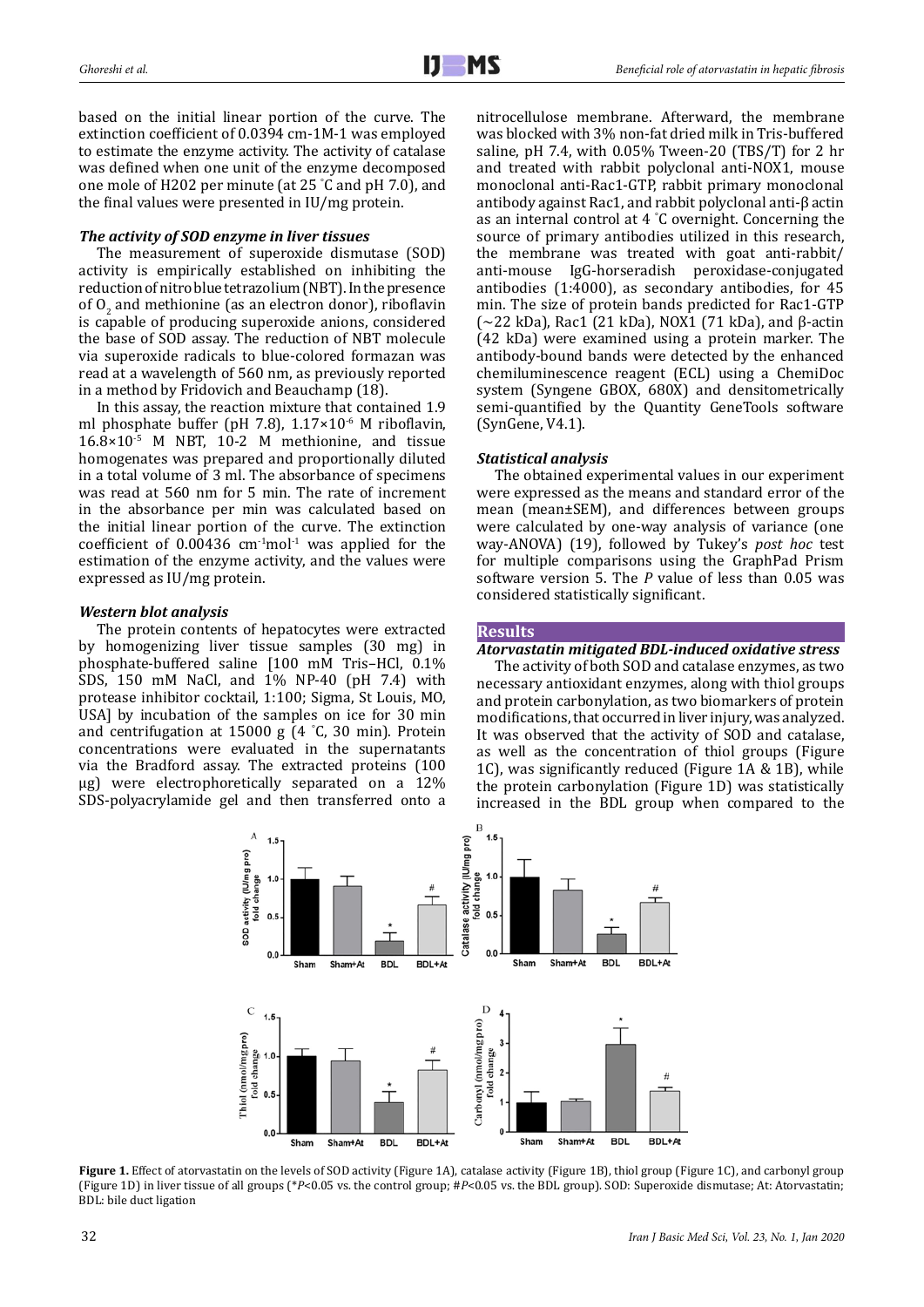

**Figure 2.** The Expression pattern of NOX1, Rac1-GTP, and Rac1 in the western blot technique (Figure 2A). The relative protein expression of NOX1, Rac1-GTP, and Rac1 (Figure 2B) was evaluated in all experimental groups (\**P*<0.05 vs. the control group. #*P*<0.05 vs. the BDL group). Rac1: Ras-related C3 botulinum toxin substrate 1; NOX1: NADPH oxidase 1; BDL: bile duct ligation; At: Atorvastatin

control group (*P*<0.05). These observations confirmed the increased rate of oxidative stress in hepatic tissue homogenates of the BDL group. Although atorvastatin improved the concentrations of free thiol groups along with the activity of SOD and catalase enzymes in liver tissues (Figure 1A, 1B, & 1C), the carbonyl level of proteins was significantly diminished (Figure 1D).

# *The expression of NOX1, Rac1, and Rac1-GTP was declined in the atorvastatin-treated groups*

The expression rates of NOX1, Rac1-GTP, and Rac1 in liver tissues of all experimental groups were determined by western immunoblot (Figure 2A). The expression levels of NOX1, Rac1-GTP, and Rac1 were significantly up-regulated in liver tissues of the BDL group compared to the control group (*P*<0.05). On the other hand, the expression levels of NOX1, Rac1-GTP, and Rac1 were statistically (*P*<0.05) decreased in liver homogenates of the BDL+At group in comparison with the BDL group (Figure 2B).

# **Discussion**

Clinical investigations have highlighted the beneficial impacts of atorvastatin therapy on liver fibrosis. However, the mechanism of the beneficial effects of atorvastatin on fibrosis of the liver remained unexplored (2). The present study aimed to unravel the hepatoprotective effect of atorvastatin through the assessment of protein expression of NOX1, Rac1-GTP, and Rac1 in a rat model of BDL. Of note, the severity of oxidative injury to hepatic tissues was evaluated by the

measurement of SOD, catalase activity, as well as thiol groups and protein carbonylation as the two markers of protein modifications, which occur in liver injury. Our results showed that atorvastatin treatment notably ameliorated hepatic fibrosis, accompanied by the decreased expression of NOX1, Rac1-GTP, and Rac1 in a rat model of BDL. Atorvastatin also reduced oxidative stress through the modulation of antioxidant enzymes such as SOD and catalase. Atorvastatin regulates the thiol contents and carbonyl groups in the liver of rats with BDL.

BDL has been broadly used as an experimental model for the investigation of biliary cholestasis in rodents, which elevates the systemic oxidative stress. BDL incites HSCs to secrete higher levels of collagen fibrosis, and it causes the accumulation of the extracellular matrix (ECM), which, in turn, leads to liver fibrogenesis and liver cirrhosis (22).

Our findings have shown that the free thiol groups were significantly decreased in oxidative stress condition, induced by BDL induction. BDL-induced oxidative stress also caused an increase in the generation of the carbonyl groups on protein side chains. In line with our results, Dalle-Donne and colleagues reported elevated levels of carbonyl proteins in multiple human disorders, including fibrosis (23). Our analyses confirmed that the administration of atorvastatin to BDL rats raised the number of free thiol groups, thereby a reduction in disulfide bridges; however; atorvastatin caused an increase in the rate of protein carbonylation significantly.

Alternatively, we assayed the activities of antioxidant enzymes, including SOD and catalase, as the two leading antioxidant enzymes, serving as endogenous scavengers of free radical in the liver (24, 25). It has been implicated that the activity of SOD and catalase enzymes were significantly lowered in the BDL group when compared to the control group. Notably, the activity of SOD and catalase were elevated dramatically in the BDL+At group, denoting a hepatoprotection role for atorvastatin as it raised the antioxidant capacity.

The effects of atorvastatin on oxidative stress and the activity of enzymes in liver tissue of rats in the control+At group compared to the control group represents a proper dose of atorvastatin (in terms of toxicity) in the development of hepatic fibrosis.

Hepatic cirrhosis is regarded as the most common cause of death in the world. Patients affected by cirrhosis are more prone to develop hepatic carcinoma compared to the general population. Reversible hepatic woundhealing responses are followed by the development of liver fibrosis and progressive liver dysfunction (26, 27). Generally speaking, hepatic fibrosis is discriminated by unreasonable accumulation and reduced degradation of the ECM. ECM is produced by myofibroblasts, regarded as the primary effector cells in the process of fibrogenesis and liver injury. Accumulation of the ECM proteins and the aggregation of collagen mutually contribute to developing cirrhosis. At the same time, the activation of HSCs is one of the potential sources for these myofibroblasts. HSCs are capable of converting into proliferative and migratory myofibroblasts. At present, practical strategies for hepatic fibrosis include restraining HSC activation and expediting the clearance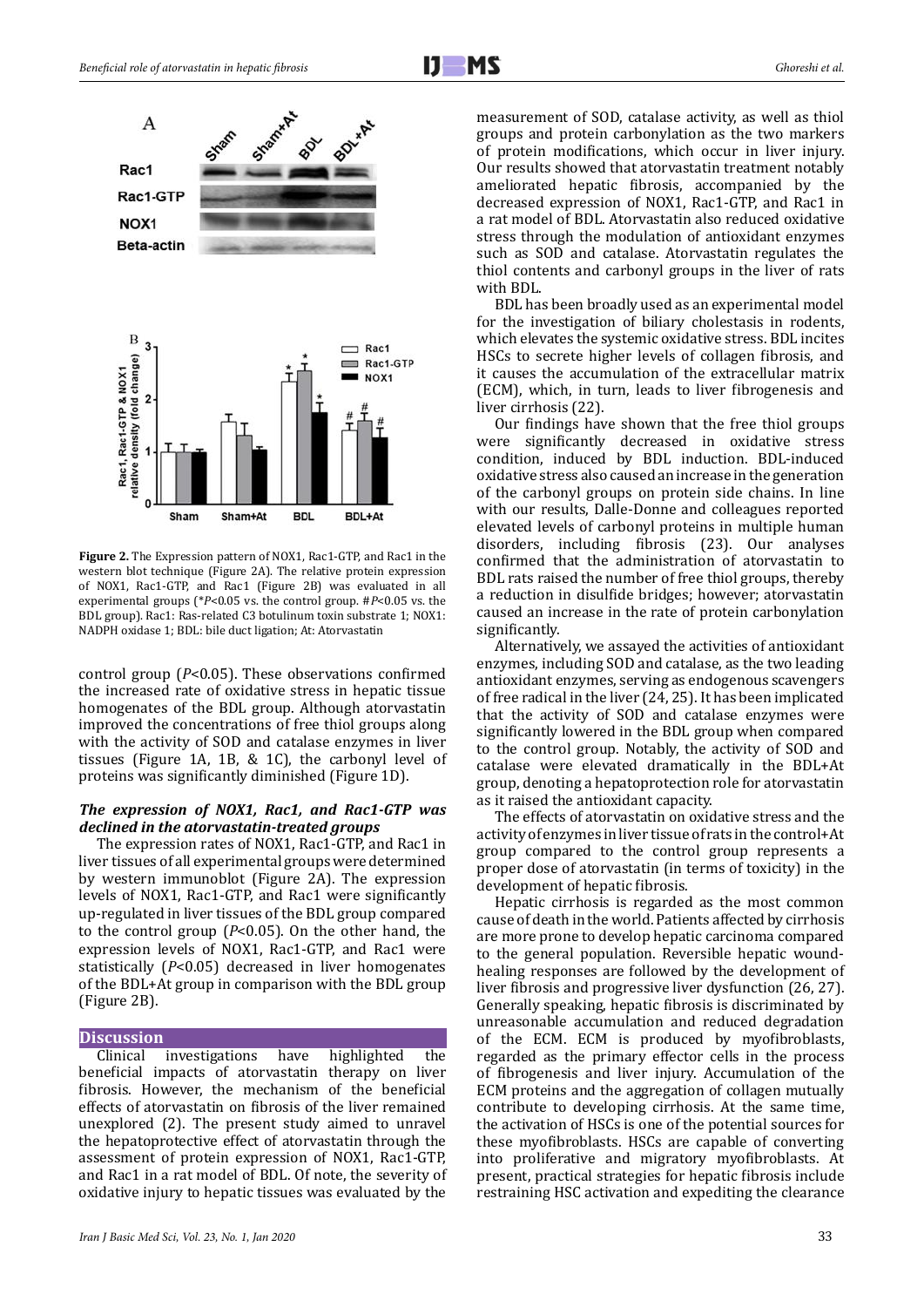#### of activated HSCs (27, 28).

The Rac1 protein controls multiple cellular functions, including the activation of NADPH oxidase, a primary intracellular source for the generation of ROS. It has been identified as the pivotal mediator in the accumulation of MF-HSCs, which are correlated with the progression of hepatic fibrosis (29, 30). Once Rac1 becomes activated, it incites the activation of NOX1 in which the activated NOX1 facilitates the conversion of HSCs into MF cells, subsequently leading to hepatic fibrosis (30). NOX1 is one of the members of the NOX family, which is a vital enzymatic source for ROS production. Numerous homolog-specific mechanisms dominate the activity of this enzyme (31). Activated Rac1 (Rac1-GTP) can directly bind to the NOX1 protein through the TPR site, leading to the regulation of ROS-induced NOX1 activation (30, 32). Recent observations have demonstrated that the activity of the Rac1 protein causes the overproduction of ROS-induced NOX1 activation a then increased HSCs activity, which is thought to play a detrimental role in carbon tetrachloride-induced liver fibrosis (30).

To support this idea, mice deficient for the Rac1 gene showed the suppression of NOX1 and the reduced oxidative stress (33).

Our experiments indicated that the rate of NOX1 expression was significantly elevated in BDL fibrotic rats, and such an increment was in parallel with the overexpression of Rac1 and Rac1-GTP when compared to the control group. However, up-regulation of the proteins mentioned above is declined upon the treatment of BDL fibrotic rats with atorvastatin (BDL+At vs. BDL group).

# **Conclusion**

This study demonstrated that fibrosis increased the expression of Rac1-GTP, Rac1, and NOX1 in the liver of rats that underwent BDL. Liver fibrosis would gradually result in a reduction in the antioxidant contents (thiols, SOD, and catalase) and an increase in oxidative stress. The treatment with atorvastatin ameliorated liver fibrosis in the BDL+At group by the down-regulation of Rac1-GTP, Rac1, and NOX1, as well as the elevation of antioxidant molecules (thiols, SOD, and catalase). Therefore, our results suggest that atorvastatin is satisfactory for the treatment of liver fibrosis.

### **Acknowledgment**

 The results described in this paper were part of student thesis, and this article was supported by Shahid Sadoughi University of Medical Sciences, Yazd, Iran.

# **Conflicts of Interest**

The authors declare no conflict of interest.

# **References**

1. Zhen YZ, Li NR, He HW, Zhao SS, Zhang GL, Hao XF*, et al.* Protective effect of bicyclol against bile duct ligation-induced hepatic fibrosis in rats. World J Gastroenterol 2015; 21:7155-7164.

2. Klein S, Klosel J, Schierwagen R, Korner C, Granzow M, Huss S*, et al.* Atorvastatin inhibits proliferation and apoptosis, but induces senescence in hepatic myofibroblasts and thereby attenuates hepatic fibrosis in rats. Lab Invest 2012; 92:1440-

### 1450.

3. Zhang F, Jin H, Wu L, Shao J, Zhu X, Chen A*, et al.* Diallyl Trisulfide Suppresses Oxidative Stress-Induced Activation of Hepatic Stellate Cells through Production of Hydrogen Sulfide. Oxid Med Cell Longev 2017; 2017:1406726.

4. Cui W, Matsuno K, Iwata K, Ibi M, Katsuyama M, Kakehi T*, et al.* NADPH oxidase isoforms and anti-hypertensive effects of atorvastatin demonstrated in two animal models. J Pharmacol Sci 2009; 111:260-268.

5. Liang S, Kisseleva T, Brenner DA. The Role of NADPH Oxidases (NOXs) in Liver Fibrosis and the Activation of Myofibroblasts. Front Physiol 2016; 7:17.

6. Aoyama T, Paik YH, Watanabe S, Laleu B, Gaggini F, Fioraso-Cartier L*, et al.* Nicotinamide adenine dinucleotide phosphate oxidase in experimental liver fibrosis: GKT137831 as a novel potential therapeutic agent. Hepatology 2012; 56:2316-2327. 7. Choi SS, Witek RP, Yang L, Omenetti A, Syn WK, Moylan CA*, et al.* Activation of Rac1 promotes the hedgehog-mediated acquisition of the myofibroblastic phenotype in rat and human hepatic stellate cells. Hepatology 2010; 52:278-290.

8. Boureux A, Vignal E, Faure S, Fort P. Evolution of the Rho family of Ras-like GTPases in eukaryotes. Mol Biol Evol 2007; 24:203-216.

9. Simon TG, King LY, Zheng H, Chung RT. Statin use is associated with a reduced risk of fibrosis progression in chronic hepatitis C. J Hepatol 2015; 62:18-23.

10. Nikolic T, Zivkovic V, Srejovic I, Stojic I, Jeremic N, Jeremic J*, et al.* Effects of atorvastatin and simvastatin on oxidative stress in diet-induced hyperhomocysteinemia in Wistar albino rats: a comparative study. Mol Cell Biochem 2017.

11. Kabirifar R, Rezaifar A, Binesh F, Bamdad K, Moradi A. Curcumin, quercetin and atorvastatin protected against the hepatic fibrosis by activating AMP-activated protein kinase. J Funct Foods 2018; 40:341-348.

12. Kilit C, Kocak FE, Pasali Kilit T. Comparison of the effects of high-dose atorvastatin and high-dose rosuvastatin on oxidative stress in patients with acute myocardial infarction: A pilot study. Turk Kardiyol Dern Ars 2017; 45:235-243.

13. Haddadian Z, Eftekhari G, Mazloom R, Jazaeri F, Dehpour AR, Mani AR. Effect of endotoxin on heart rate dynamics in rats with cirrhosis. Auton Neurosci 2013; 177:104-113.

14. Ma Z, Zhang Y, Huet P-M, Lee SS. Differential effects of jaundice and cirrhosis on β-adrenoceptor signaling in three rat models of cirrhotic cardiomyopathy. J Hepatol 1999; 30:485-491.

15. Hu M-L. [41] Measurement of protein thiol groups and glutathione in plasma. Methods in Enzymology 1994; 233:380- 385.

16. Beers RF, Sizer IW. A spectrophotometric method for measuring the breakdown of hydrogen peroxide by catalase. J Biol Chem 1952; 195:133-140.

17. Nelson DP, Kiesow LA. Enthalpy of decomposition of hydrogen peroxide by catalase at 25 C (with molar extinction coefficients of  $H_2O_2$  solutions in the UV). Anal Biochem 1972; 49:474-478.

18. Rukmini M, D'souza B, D'souza V. Superoxide dismutase and catalase activities and their correlation with malondialdehyde in schizophrenic patients. Indian Journal of Clinical Biochemistry 2004; 19:114-118.

19. Barta A, Janega P, Babál P, Murár E, Cebová M, Pechánová O. The effect of curcumin on liver fibrosis in the rat model of microsurgical cholestasis. Food & function 2015; 6:2187-2193. 20. Antoniades C, Bakogiannis C, Tousoulis D, Reilly S, Zhang MH, Paschalis A*, et al.* Preoperative atorvastatin treatment in CABG patients rapidly improves vein graft redox state by inhibition of Rac1 and NADPH-oxidase activity. Circulation 2010; 122: S66-73.